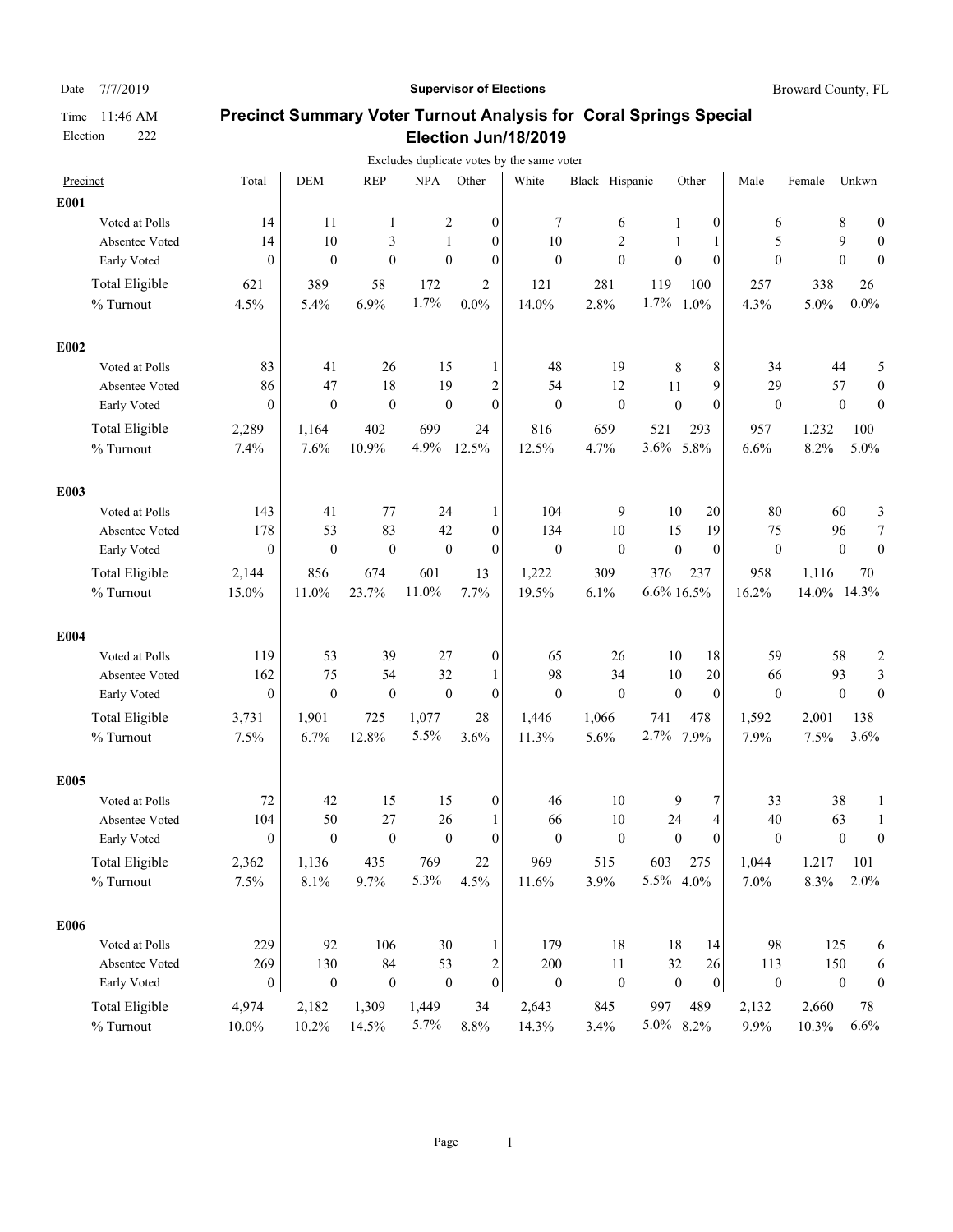### Date 7/7/2019 **Supervisor of Elections Supervisor of Elections** Broward County, FL

|                       |                |                  |                  |                  |                  |                  | Excludes duplicate votes by the same voter |                  |                  |                  |                  |         |                  |                         |
|-----------------------|----------------|------------------|------------------|------------------|------------------|------------------|--------------------------------------------|------------------|------------------|------------------|------------------|---------|------------------|-------------------------|
| Precinct              |                | Total            | <b>DEM</b>       | <b>REP</b>       | <b>NPA</b>       | Other            | White                                      | Black Hispanic   |                  | Other            | Male             | Female  | Unkwn            |                         |
| E007                  |                |                  |                  |                  |                  |                  |                                            |                  |                  |                  |                  |         |                  |                         |
|                       | Voted at Polls | 166              | 79               | 64               | 22               | 1                | 135                                        | 11               | 13               | 7                | 78               | 85      |                  | 3                       |
|                       | Absentee Voted | 248              | 136              | 69               | 42               | $\mathbf{1}$     | 199                                        | 18               | 16               | 15               | 106              | 139     |                  | 3                       |
| Early Voted           |                | $\mathbf{0}$     | $\theta$         | $\theta$         | $\mathbf{0}$     | $\boldsymbol{0}$ | $\boldsymbol{0}$                           | $\mathbf{0}$     | $\mathbf{0}$     | $\theta$         | $\mathbf{0}$     |         | $\boldsymbol{0}$ | $\mathbf{0}$            |
| <b>Total Eligible</b> |                | 3,843            | 1,851            | 857              | 1,109            | 26               | 1,980                                      | 759              | 689              | 415              | 1,679            | 2.031   | 133              |                         |
| % Turnout             |                | 10.8%            | 11.6%            | 15.5%            | 5.8%             | 7.7%             | 16.9%                                      | 3.8%             | 4.2%             | 5.3%             | 11.0%            | 11.0%   | 4.5%             |                         |
| <b>E008</b>           |                |                  |                  |                  |                  |                  |                                            |                  |                  |                  |                  |         |                  |                         |
|                       | Voted at Polls | 99               | 51               | 26               | 22               | $\boldsymbol{0}$ | 62                                         | 16               | 10               | 11               | 48               | 49      |                  | $\overline{\mathbf{c}}$ |
|                       | Absentee Voted | 119              | 62               | 32               | 25               | $\boldsymbol{0}$ | 81                                         | 16               | 7                | 15               | 45               | 71      |                  | 3                       |
| Early Voted           |                | $\boldsymbol{0}$ | $\mathbf{0}$     | $\boldsymbol{0}$ | $\boldsymbol{0}$ | $\boldsymbol{0}$ | $\mathbf{0}$                               | $\boldsymbol{0}$ | $\boldsymbol{0}$ | $\mathbf{0}$     | $\mathbf{0}$     |         | $\boldsymbol{0}$ | $\boldsymbol{0}$        |
| <b>Total Eligible</b> |                | 3,112            | 1,464            | 619              | 999              | 30               | 1,480                                      | 545              | 676              | 411              | 1,353            | 1,649   | 110              |                         |
| % Turnout             |                | 7.0%             | 7.7%             | 9.4%             | 4.7%             | $0.0\%$          | 9.7%                                       | 5.9%             | 2.5% 6.3%        |                  | 6.9%             | 7.3%    | 4.5%             |                         |
| E009                  |                |                  |                  |                  |                  |                  |                                            |                  |                  |                  |                  |         |                  |                         |
|                       | Voted at Polls | 103              | 43               | 37               | 23               | $\boldsymbol{0}$ | 90                                         | 5                | 2                | 6                | 50               | 53      |                  | $\boldsymbol{0}$        |
|                       | Absentee Voted | 111              | 60               | 29               | 22               | $\mathbf{0}$     | 76                                         | $10\,$           | 13               | 12               | 49               | 60      |                  | $\overline{c}$          |
| Early Voted           |                | $\boldsymbol{0}$ | $\mathbf{0}$     | $\boldsymbol{0}$ | $\mathbf{0}$     | $\boldsymbol{0}$ | $\mathbf{0}$                               | $\boldsymbol{0}$ | $\boldsymbol{0}$ | $\mathbf{0}$     | $\mathbf{0}$     |         | $\boldsymbol{0}$ | $\boldsymbol{0}$        |
| <b>Total Eligible</b> |                | 1,609            | 667              | 451              | 480              | 11               | 1,017                                      | 184              | 250              | 158              | 732              | 834     | 43               |                         |
| % Turnout             |                | 13.3%            | 15.4%            | 14.6%            | 9.4%             | $0.0\%$          | 16.3%                                      | 8.2%             | $6.0\%$ 11.4%    |                  | 13.5%            | 13.5%   | 4.7%             |                         |
| E010                  |                |                  |                  |                  |                  |                  |                                            |                  |                  |                  |                  |         |                  |                         |
|                       | Voted at Polls | 206              | 101              | 72               | 33               | $\boldsymbol{0}$ | 156                                        | 23               | 12               | 15               | 92               | 111     |                  | 3                       |
|                       | Absentee Voted | 209              | 105              | 71               | 31               | $\overline{c}$   | 164                                        | 6                | 23               | 16               | 89               | 115     |                  | 5                       |
| Early Voted           |                | $\boldsymbol{0}$ | $\boldsymbol{0}$ | $\boldsymbol{0}$ | $\mathbf{0}$     | $\mathbf{0}$     | $\boldsymbol{0}$                           | $\boldsymbol{0}$ | $\mathbf{0}$     | $\mathbf{0}$     | $\mathbf{0}$     |         | $\boldsymbol{0}$ | $\boldsymbol{0}$        |
| <b>Total Eligible</b> |                | 4,104            | 1,861            | 1,017            | 1,199            | 27               | 2,199                                      | 612              | 886              | 407              | 1,819            | 2.146   | 139              |                         |
| % Turnout             |                | 10.1%            | 11.1%            | 14.1%            | 5.3%             | 7.4%             | 14.6%                                      | 4.7%             | 4.0%             | 7.6%             | 10.0%            | 10.5%   | 5.8%             |                         |
| E011                  |                |                  |                  |                  |                  |                  |                                            |                  |                  |                  |                  |         |                  |                         |
|                       | Voted at Polls | 92               | 44               | 30               | 18               | $\boldsymbol{0}$ | 56                                         | 15               | 9                | 12               | 45               | 46      |                  | 1                       |
|                       | Absentee Voted | 127              | 63               | 39               | 24               | 1                | 74                                         | 11               | 18               | 24               | 61               | 64      |                  | $\boldsymbol{2}$        |
| Early Voted           |                | $\mathbf{0}$     | $\mathbf{0}$     | $\boldsymbol{0}$ | $\mathbf{0}$     | $\mathbf{0}$     | $\mathbf{0}$                               | $\mathbf{0}$     | $\boldsymbol{0}$ | $\theta$         | $\mathbf{0}$     |         | $\mathbf{0}$     | $\overline{0}$          |
| <b>Total Eligible</b> |                | 3,500            | 1,593            | 791              | 1,078            | 38               | 1,726                                      | 706              | 666              | 402              | 1,559            | 1.846   | 76               |                         |
| % Turnout             |                | 6.3%             | 6.7%             | 8.7%             | 3.9%             | 2.6%             | 7.5%                                       | 3.7%             | 4.1% 9.0%        |                  | 6.8%             | $6.0\%$ | 3.2%             |                         |
| E012                  |                |                  |                  |                  |                  |                  |                                            |                  |                  |                  |                  |         |                  |                         |
|                       | Voted at Polls | 25               | 17               | 5                | 3                | $\boldsymbol{0}$ | 13                                         | 4                | 8                | $\boldsymbol{0}$ | 14               | 11      |                  | $\boldsymbol{0}$        |
|                       | Absentee Voted | 51               | 24               | 17               | 9                | 1                | 19                                         | 11               | 14               | $\boldsymbol{7}$ | 18               | $32\,$  |                  | 1                       |
| Early Voted           |                | $\boldsymbol{0}$ | $\boldsymbol{0}$ | $\boldsymbol{0}$ | $\boldsymbol{0}$ | $\boldsymbol{0}$ | $\boldsymbol{0}$                           | $\boldsymbol{0}$ | $\boldsymbol{0}$ | $\vert 0 \vert$  | $\boldsymbol{0}$ |         | $\boldsymbol{0}$ | $\boldsymbol{0}$        |
| <b>Total Eligible</b> |                | 1,619            | 823              | 252              | 526              | 18               | 548                                        | 379              | 512              | 180              | 660              | 894     | 65               |                         |
| $\%$ Turnout          |                | 4.7%             | 5.0%             | 8.7%             | 2.3%             | 5.6%             | 5.8%                                       | 4.0%             | 4.3% 3.9%        |                  | 4.8%             | $4.8\%$ | 1.5%             |                         |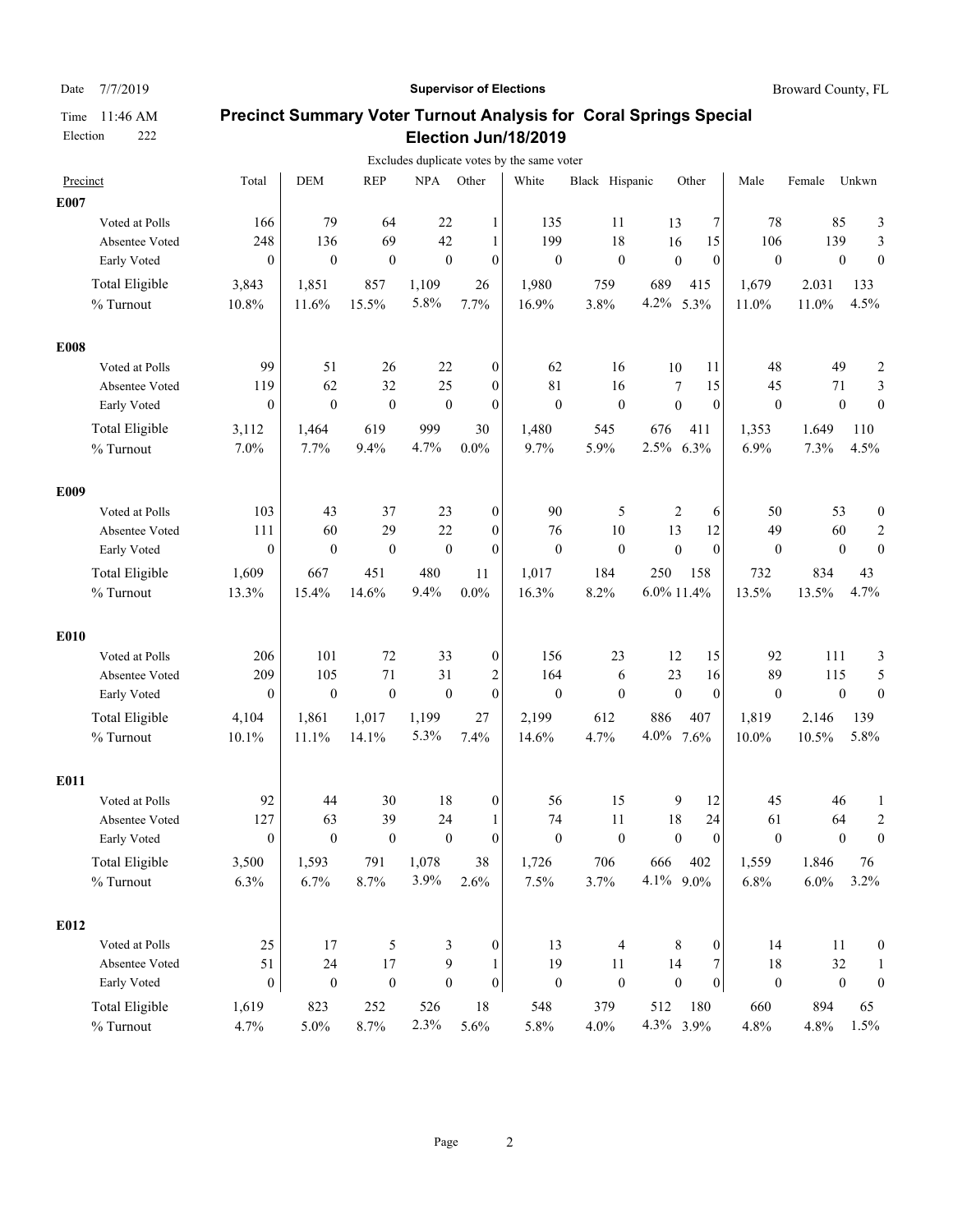### Date 7/7/2019 **Supervisor of Elections Supervisor of Elections** Broward County, FL

|                       |                  |                  |                  |                  |                  | Excludes duplicate votes by the same voter |                  |                  |                  |                  |                |                  |                         |
|-----------------------|------------------|------------------|------------------|------------------|------------------|--------------------------------------------|------------------|------------------|------------------|------------------|----------------|------------------|-------------------------|
| Precinct              | Total            | <b>DEM</b>       | <b>REP</b>       | <b>NPA</b>       | Other            | White                                      | Black Hispanic   |                  | Other            | Male             | Female         | Unkwn            |                         |
| E013                  |                  |                  |                  |                  |                  |                                            |                  |                  |                  |                  |                |                  |                         |
| Voted at Polls        | 120              | 50               | 49               | 19               | 2                | 96                                         | 6                | 7                | 11               | 60               | 56             |                  | 4                       |
| Absentee Voted        | 140              | 58               | 43               | 37               | $\overline{c}$   | 116                                        | 10               | 6                | 8                | 63               | 74             |                  | 3                       |
| Early Voted           | $\mathbf{0}$     | $\theta$         | $\theta$         | $\theta$         | $\mathbf{0}$     | $\mathbf{0}$                               | $\mathbf{0}$     | $\mathbf{0}$     | $\theta$         | $\theta$         |                | $\theta$         | $\mathbf{0}$            |
| <b>Total Eligible</b> | 2,389            | 1,050            | 649              | 680              | 10               | 1,412                                      | 328              | 392              | 257              | 1,081            | 1.243          | 65               |                         |
| % Turnout             | 10.9%            | 10.3%            | 14.2%            | 8.2%             | 40.0%            | 15.0%                                      | 4.9%             | 3.3%             | 7.4%             | 11.4%            | 10.5%          | 10.8%            |                         |
| E014                  |                  |                  |                  |                  |                  |                                            |                  |                  |                  |                  |                |                  |                         |
| Voted at Polls        | 126              | 65               | 41               | 20               | $\boldsymbol{0}$ | 75                                         | 20               | 13               | 18               | 62               | 62             |                  | $\boldsymbol{2}$        |
| Absentee Voted        | 193              | 77               | 78               | 37               | 1                | 141                                        | 15               | 11               | 26               | 91               | 95             |                  | $\tau$                  |
| Early Voted           | $\boldsymbol{0}$ | $\mathbf{0}$     | $\boldsymbol{0}$ | $\mathbf{0}$     | $\mathbf{0}$     | $\boldsymbol{0}$                           | $\boldsymbol{0}$ | $\mathbf{0}$     | $\mathbf{0}$     | $\mathbf{0}$     |                | $\boldsymbol{0}$ | $\boldsymbol{0}$        |
| <b>Total Eligible</b> | 3,665            | 1,459            | 1,151            | 1,024            | 31               | 2,247                                      | 471              | 474              | 473              | 1,719            | 1,844          | 102              |                         |
| % Turnout             | 8.7%             | 9.7%             | 10.3%            | 5.6%             | 3.2%             | 9.6%                                       | 7.4%             | 5.1% 9.3%        |                  | 8.9%             | 8.5%           | 8.8%             |                         |
| E015                  |                  |                  |                  |                  |                  |                                            |                  |                  |                  |                  |                |                  |                         |
| Voted at Polls        | 98               | 43               | 38               | 17               | $\boldsymbol{0}$ | 81                                         | 5                | 8                | 4                | 40               | 56             |                  | $\overline{\mathbf{c}}$ |
| Absentee Voted        | 116              | 69               | 27               | 16               | 4                | 89                                         | 7                | 13               | $\boldsymbol{7}$ | 62               | 54             |                  | $\boldsymbol{0}$        |
| Early Voted           | $\theta$         | $\mathbf{0}$     | $\boldsymbol{0}$ | $\mathbf{0}$     | $\mathbf{0}$     | $\mathbf{0}$                               | $\boldsymbol{0}$ | $\boldsymbol{0}$ | $\theta$         | $\mathbf{0}$     |                | $\boldsymbol{0}$ | $\boldsymbol{0}$        |
| Total Eligible        | 1,460            | 603              | 438              | 406              | 13               | 977                                        | 120              | 228              | 135              | 667              | 744            | 49               |                         |
| % Turnout             | 14.7%            | 18.6%            | 14.8%            | 8.1%             | 30.8%            | 17.4%                                      | 10.0%            | $9.2\%$          | 8.1%             | 15.3%            | 14.8%          | 4.1%             |                         |
| E016                  |                  |                  |                  |                  |                  |                                            |                  |                  |                  |                  |                |                  |                         |
| Voted at Polls        | 68               | 35               | 24               | 9                | $\boldsymbol{0}$ | 49                                         | 3                | 7                | 9                | 32               | 33             |                  | 3                       |
| Absentee Voted        | 87               | 32               | 34               | 19               | $\overline{c}$   | 67                                         | 6                | $\overline{4}$   | 10               | 37               | 49             |                  | $\mathbf{1}$            |
| Early Voted           | $\mathbf{0}$     | $\mathbf{0}$     | $\boldsymbol{0}$ | $\theta$         | $\overline{0}$   | $\mathbf{0}$                               | $\overline{0}$   | $\mathbf{0}$     | $\mathbf{0}$     | $\mathbf{0}$     |                | $\boldsymbol{0}$ | $\boldsymbol{0}$        |
| <b>Total Eligible</b> | 1,702            | 719              | 482              | 488              | 13               | 984                                        | 233              | 282              | 203              | 775              | 877            | 50               |                         |
| % Turnout             | 9.1%             | 9.3%             | 12.0%            | 5.7%             | 15.4%            | 11.8%                                      | 3.9%             | 3.9%             | 9.4%             | 8.9%             | 9.4%           | 8.0%             |                         |
| E017                  |                  |                  |                  |                  |                  |                                            |                  |                  |                  |                  |                |                  |                         |
| Voted at Polls        | 155              | 79               | 37               | 37               | 2                | 100                                        | 21               | 12               | 22               | 67               | 85             |                  | 3                       |
| Absentee Voted        | 142              | 59               | 44               | 38               | 1                | 95                                         | 8                | 20               | 19               | 64               | 73             |                  | 5                       |
| Early Voted           | $\mathbf{0}$     | $\mathbf{0}$     | $\mathbf{0}$     | $\mathbf{0}$     | $\overline{0}$   | $\mathbf{0}$                               | $\mathbf{0}$     | $\mathbf{0}$     | $\theta$         | $\mathbf{0}$     |                | $\boldsymbol{0}$ | $\boldsymbol{0}$        |
| Total Eligible        | 3,084            | 1,363            | 765              | 936              | $20\,$           | 1,752                                      | 423              | 455              | 454              | 1,447            | 1.557          | $80\,$           |                         |
| % Turnout             | 9.6%             | 10.1%            | 10.6%            | $8.0\%$          | 15.0%            | 11.1%                                      | 6.9%             | $7.0\%$ 9.0%     |                  | 9.1%             | $10.1\%$ 10.0% |                  |                         |
| E018                  |                  |                  |                  |                  |                  |                                            |                  |                  |                  |                  |                |                  |                         |
| Voted at Polls        | 61               | 29               | $28\,$           | 4                | $\boldsymbol{0}$ | 45                                         | $\mathbf{1}$     | 5                | 10               | 26               |                | 32               | 3                       |
| Absentee Voted        | 113              | $47\,$           | 43               | 20               | 3                | 94                                         | $\boldsymbol{0}$ | 11               | 8 <sup>1</sup>   | 53               | 59             |                  | $\mathbf{1}$            |
| Early Voted           | $\boldsymbol{0}$ | $\boldsymbol{0}$ | $\boldsymbol{0}$ | $\boldsymbol{0}$ | $\boldsymbol{0}$ | $\boldsymbol{0}$                           | $\boldsymbol{0}$ | $\boldsymbol{0}$ | 0                | $\boldsymbol{0}$ |                | $\boldsymbol{0}$ | $\boldsymbol{0}$        |
| <b>Total Eligible</b> | 1,138            | 425              | 424              | 277              | 12               | 799                                        | 92               | 124              | 123              | 536              | 573            | 29               |                         |
| $\%$ Turnout          | 15.3%            | 17.9%            | 16.7%            |                  | 8.7% 25.0%       | 17.4%                                      | 1.1%             | 12.9% 14.6%      |                  | 14.7%            | 15.9% 13.8%    |                  |                         |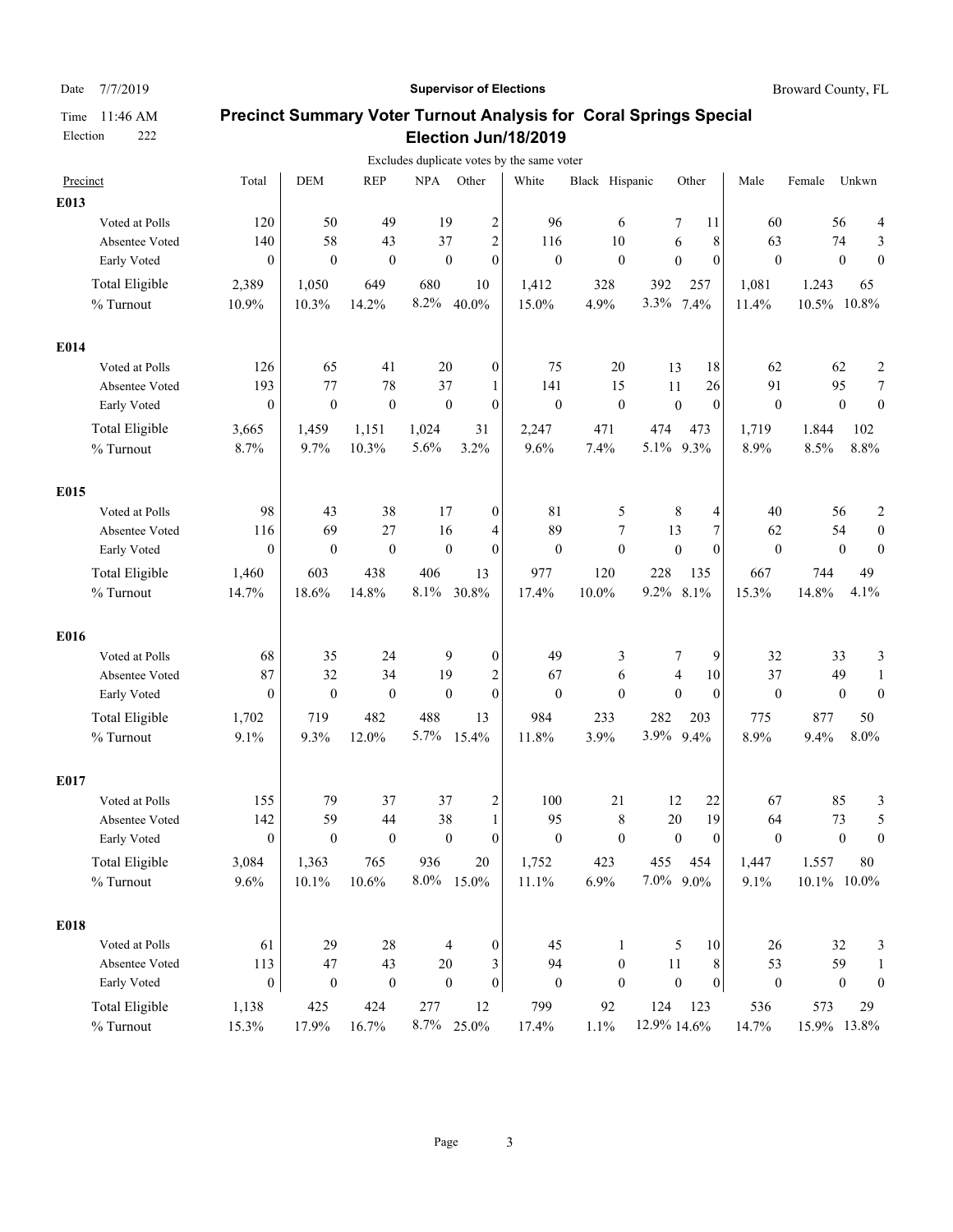### Date 7/7/2019 **Supervisor of Elections Supervisor of Elections** Broward County, FL

|                       |                  |                  |                  |            |                                      | Excludes duplicate votes by the same voter |                  |                  |                 |                  |        |                  |                         |
|-----------------------|------------------|------------------|------------------|------------|--------------------------------------|--------------------------------------------|------------------|------------------|-----------------|------------------|--------|------------------|-------------------------|
| Precinct              | Total            | <b>DEM</b>       | <b>REP</b>       | <b>NPA</b> | Other                                | White                                      | Black Hispanic   |                  | Other           | Male             | Female | Unkwn            |                         |
| E019                  |                  |                  |                  |            |                                      |                                            |                  |                  |                 |                  |        |                  |                         |
| Voted at Polls        | 44               | 20               | 19               |            | 5<br>$\boldsymbol{0}$                | 29                                         | 8                | 3                | 4               | 19               | 25     |                  | $\boldsymbol{0}$        |
| Absentee Voted        | 68               | 30               | 15               | 21         | 2                                    | 41                                         | 12               | 3                | 12              | 28               | 38     |                  | 2                       |
| Early Voted           | $\theta$         | $\theta$         | $\overline{0}$   |            | $\mathbf{0}$<br>$\theta$             | $\theta$                                   | $\mathbf{0}$     | $\mathbf{0}$     | $\theta$        | $\mathbf{0}$     |        | $\mathbf{0}$     | $\mathbf{0}$            |
| <b>Total Eligible</b> | 1,871            | 918              | 390              | 549        | 14                                   | 796                                        | 519              | 327              | 229             | 833              | 971    | 67               |                         |
| % Turnout             | 6.0%             | 5.4%             | 8.7%             | 4.7%       | 14.3%                                | 8.8%                                       | 3.9%             | 1.8%             | 7.0%            | 5.6%             | 6.5%   | 3.0%             |                         |
| E020                  |                  |                  |                  |            |                                      |                                            |                  |                  |                 |                  |        |                  |                         |
| Voted at Polls        | 143              | 80               | 45               | 18         | $\boldsymbol{0}$                     | 84                                         | 16               | 30               | 13              | 63               | 80     |                  | $\boldsymbol{0}$        |
| Absentee Voted        | 188              | 97               | 53               | 36         | $\overline{c}$                       | 111                                        | 22               | 35               | 20              | 67               | 112    |                  | 9                       |
| Early Voted           | $\boldsymbol{0}$ | $\mathbf{0}$     | $\boldsymbol{0}$ |            | $\mathbf{0}$<br>$\boldsymbol{0}$     | $\boldsymbol{0}$                           | $\boldsymbol{0}$ | $\boldsymbol{0}$ | $\mathbf{0}$    | $\boldsymbol{0}$ |        | $\boldsymbol{0}$ | $\boldsymbol{0}$        |
| <b>Total Eligible</b> | 3,591            | 1,769            | 719              | 1,077      | 26                                   | 1,546                                      | 614              | 961              | 470             | 1,495            | 1,957  | 139              |                         |
| % Turnout             | 9.2%             | $10.0\%$         | 13.6%            | 5.0%       | 7.7%                                 | 12.6%                                      | 6.2%             | 6.8% 7.0%        |                 | 8.7%             | 9.8%   | 6.5%             |                         |
| E021                  |                  |                  |                  |            |                                      |                                            |                  |                  |                 |                  |        |                  |                         |
| Voted at Polls        | 55               | 22               | 25               |            | 8<br>$\boldsymbol{0}$                | 26                                         | 6                | 8                | 15              | 28               | 26     |                  | 1                       |
| Absentee Voted        | 78               | 38               | 25               | 15         | $\theta$                             | 50                                         | 8                | 10               | 10              | 33               | 43     |                  | $\overline{c}$          |
| Early Voted           | $\theta$         | $\mathbf{0}$     | $\boldsymbol{0}$ |            | $\mathbf{0}$<br>$\boldsymbol{0}$     | $\mathbf{0}$                               | $\mathbf{0}$     | $\boldsymbol{0}$ | $\mathbf{0}$    | $\boldsymbol{0}$ |        | $\boldsymbol{0}$ | $\overline{0}$          |
| <b>Total Eligible</b> | 1,939            | 839              | 465              | 622        | 13                                   | 877                                        | 349              | 451              | 262             | 833              | 1.030  | 76               |                         |
| % Turnout             | 6.9%             | 7.2%             | 10.8%            | 3.7%       | $0.0\%$                              | 8.7%                                       | 4.0%             | 4.0%             | 9.5%            | 7.3%             | 6.7%   | 3.9%             |                         |
| E022                  |                  |                  |                  |            |                                      |                                            |                  |                  |                 |                  |        |                  |                         |
| Voted at Polls        | 178              | 80               | 73               | 25         | $\boldsymbol{0}$                     | 128                                        | 17               | 10               | 23              | 83               | 92     |                  | 3                       |
| Absentee Voted        | 204              | 100              | 63               | 39         | $\overline{c}$                       | 144                                        | 18               | 13               | 29              | 93               | 110    |                  | 1                       |
| Early Voted           | $\boldsymbol{0}$ | $\boldsymbol{0}$ | $\boldsymbol{0}$ |            | $\mathbf{0}$<br>$\mathbf{0}$         | $\boldsymbol{0}$                           | $\boldsymbol{0}$ | $\boldsymbol{0}$ | $\mathbf{0}$    | $\mathbf{0}$     |        | $\boldsymbol{0}$ | $\boldsymbol{0}$        |
| <b>Total Eligible</b> | 3,095            | 1,367            | 865              | 839        | 24                                   | 1,964                                      | 317              | 360              | 454             | 1,448            | 1.555  | 92               |                         |
| % Turnout             | 12.3%            | 13.2%            | 15.7%            | 7.6%       | 8.3%                                 | 13.8%                                      | 11.0%            | 6.4% 11.5%       |                 | 12.2%            | 13.0%  | 4.3%             |                         |
| E023                  |                  |                  |                  |            |                                      |                                            |                  |                  |                 |                  |        |                  |                         |
| Voted at Polls        | 75               | 37               | 28               |            | 9<br>1                               | 59                                         | 11               | 3                | $\overline{c}$  | 33               | 42     |                  | 0                       |
| Absentee Voted        | 122              | 64               | 37               | 20         | 1                                    | 79                                         | 16               | 14               | 13              | 57               | 63     |                  | $\overline{c}$          |
| Early Voted           | $\mathbf{0}$     | $\mathbf{0}$     | $\boldsymbol{0}$ |            | $\theta$<br>$\mathbf{0}$             | $\mathbf{0}$                               | $\mathbf{0}$     | $\mathbf{0}$     | $\theta$        | $\mathbf{0}$     |        | $\mathbf{0}$     | $\overline{0}$          |
| <b>Total Eligible</b> | 2,091            | 886              | 556              | 625        | 24                                   | 1,259                                      | 284              | 346              | 202             | 953              | 1.080  | 58               |                         |
| % Turnout             | 9.4%             | 11.4%            | 11.7%            | 4.6%       | 8.3%                                 | 11.0%                                      | 9.5%             | 4.9% 7.4%        |                 | 9.4%             | 9.7%   | 3.4%             |                         |
| E024                  |                  |                  |                  |            |                                      |                                            |                  |                  |                 |                  |        |                  |                         |
| Voted at Polls        | 178              | 84               | 49               | 43         | $\overline{\mathbf{c}}$              | 128                                        | 11               | 20               | 19              | 84               | 92     |                  | $\overline{\mathbf{c}}$ |
| Absentee Voted        | 216              | 113              | 53               | 48         | $\sqrt{2}$                           | 157                                        | 16               | 13               | 30              | 93               | 115    |                  | 8                       |
| Early Voted           | $\boldsymbol{0}$ | $\boldsymbol{0}$ | $\boldsymbol{0}$ |            | $\boldsymbol{0}$<br>$\boldsymbol{0}$ | $\boldsymbol{0}$                           | $\boldsymbol{0}$ | $\boldsymbol{0}$ | $\vert 0 \vert$ | $\boldsymbol{0}$ |        | $\boldsymbol{0}$ | $\boldsymbol{0}$        |
| Total Eligible        | 3,545            | 1,553            | 887              | 1,074      | 31                                   | 1,830                                      | 559              | 569              | 587             | 1,609            | 1.822  | 114              |                         |
| $\%$ Turnout          | 11.1%            | 12.7%            | 11.5%            |            | 8.5% 12.9%                           | 15.6%                                      | 4.8%             | 5.8% 8.3%        |                 | 11.0%            | 11.4%  | $8.8\%$          |                         |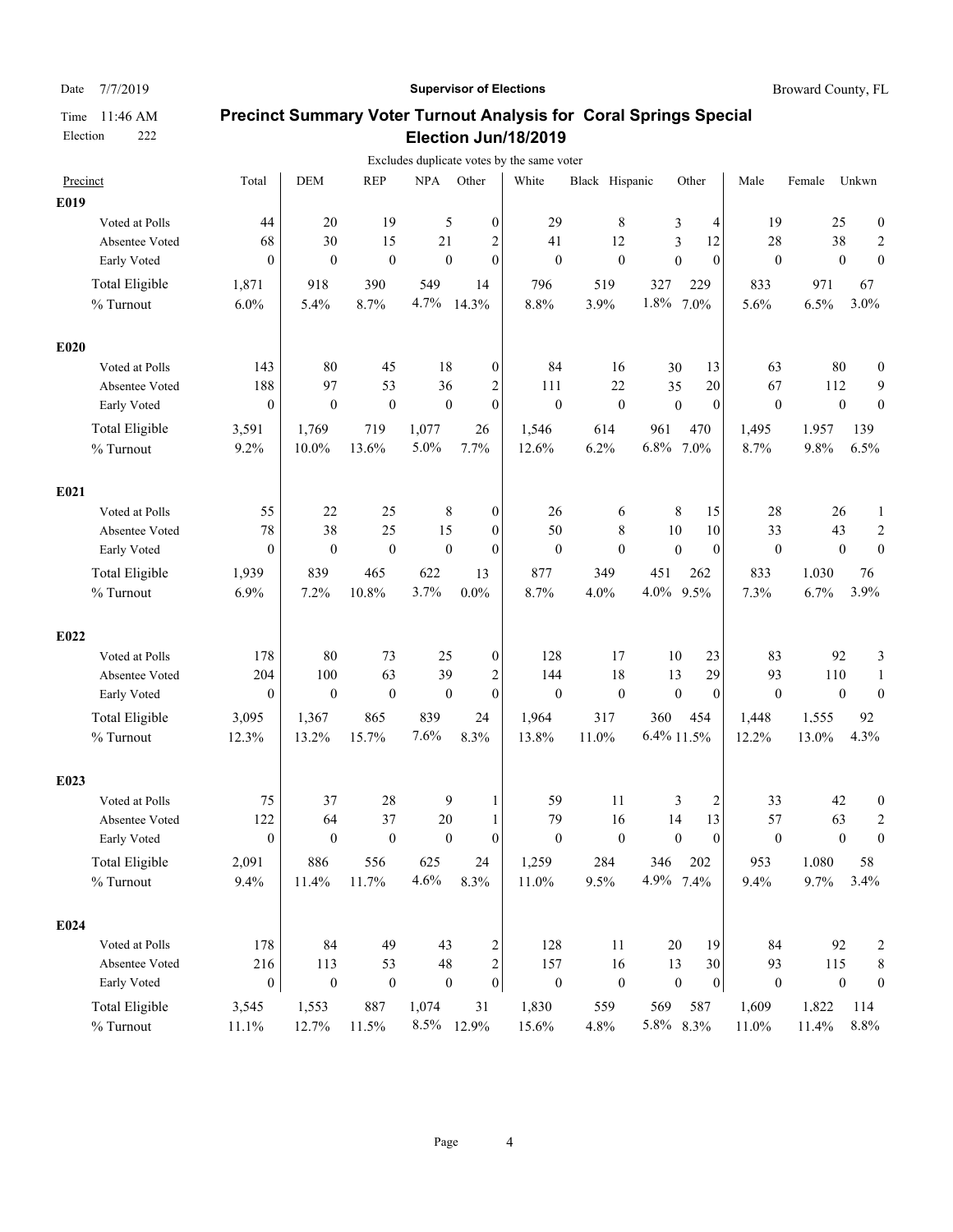### Date 7/7/2019 **Supervisor of Elections Supervisor of Elections** Broward County, FL

|                       |                  |                  |                  |                  |                         | Excludes duplicate votes by the same voter |                  |                  |                  |                  |        |                  |                  |
|-----------------------|------------------|------------------|------------------|------------------|-------------------------|--------------------------------------------|------------------|------------------|------------------|------------------|--------|------------------|------------------|
| Precinct              | Total            | <b>DEM</b>       | <b>REP</b>       | <b>NPA</b>       | Other                   | White                                      | Black Hispanic   |                  | Other            | Male             | Female | Unkwn            |                  |
| E025                  |                  |                  |                  |                  |                         |                                            |                  |                  |                  |                  |        |                  |                  |
| Voted at Polls        | 60               | 26               | 25               | 9                | $\boldsymbol{0}$        | 40                                         | 10               | 7                | 3                | 26               |        | 30               | 4                |
| Absentee Voted        | 44               | 20               | 16               | 8                | $\boldsymbol{0}$        | 26                                         | 4                | 8                | 6                | 19               |        | 24               | 1                |
| Early Voted           | $\theta$         | $\theta$         | $\theta$         | $\Omega$         | $\mathbf{0}$            | $\mathbf{0}$                               | $\mathbf{0}$     | $\mathbf{0}$     | $\theta$         | $\mathbf{0}$     |        | $\mathbf{0}$     | $\theta$         |
| <b>Total Eligible</b> | 1,306            | 638              | 259              | 405              | $\overline{4}$          | 553                                        | 329              | 266              | 158              | 565              | 695    |                  | 46               |
| % Turnout             | $8.0\%$          | 7.2%             | 15.8%            | 4.2%             | $0.0\%$                 | 11.9%                                      | 4.3%             | $5.6\%$          | 5.7%             | 8.0%             | 7.8%   | 10.9%            |                  |
| E026                  |                  |                  |                  |                  |                         |                                            |                  |                  |                  |                  |        |                  |                  |
| Voted at Polls        | 60               | 30               | 17               | 13               | $\boldsymbol{0}$        | 38                                         | 9                | 5                | 8                | 30               |        | 26               | 4                |
| Absentee Voted        | 106              | 68               | 23               | 13               | $\overline{\mathbf{c}}$ | 70                                         | 7                | 10               | 19               | 47               |        | 57               | $\overline{c}$   |
| Early Voted           | $\boldsymbol{0}$ | $\mathbf{0}$     | $\boldsymbol{0}$ | $\boldsymbol{0}$ | $\mathbf{0}$            | $\mathbf{0}$                               | $\mathbf{0}$     | $\theta$         | $\mathbf{0}$     | $\theta$         |        | $\boldsymbol{0}$ | $\mathbf{0}$     |
| <b>Total Eligible</b> | 1,792            | 821              | 435              | 515              | 21                      | 912                                        | 303              | 310              | 267              | 818              | 909    |                  | 65               |
| % Turnout             | 9.3%             | 11.9%            | 9.2%             | 5.0%             | 9.5%                    | 11.8%                                      | 5.3%             | 4.8% 10.1%       |                  | 9.4%             | 9.1%   |                  | 9.2%             |
| E027                  |                  |                  |                  |                  |                         |                                            |                  |                  |                  |                  |        |                  |                  |
| Voted at Polls        | 164              | 89               | 57               | 18               | $\boldsymbol{0}$        | 127                                        | 9                | 17               | 11               | 79               |        | 81               | 4                |
| Absentee Voted        | 177              | 85               | 56               | 35               | 1                       | 137                                        | 11               | 17               | 12               | 79               |        | 94               | 4                |
| Early Voted           | $\boldsymbol{0}$ | $\boldsymbol{0}$ | $\boldsymbol{0}$ | $\boldsymbol{0}$ | $\boldsymbol{0}$        | $\boldsymbol{0}$                           | $\mathbf{0}$     | $\boldsymbol{0}$ | $\mathbf{0}$     | $\boldsymbol{0}$ |        | $\boldsymbol{0}$ | $\overline{0}$   |
| <b>Total Eligible</b> | 3,534            | 1,657            | 801              | 1,047            | 29                      | 1,810                                      | 530              | 818              | 376              | 1,533            | 1.879  |                  | 122              |
| % Turnout             | 9.6%             | 10.5%            | 14.1%            | 5.1%             | 3.4%                    | 14.6%                                      | 3.8%             | 4.2%             | 6.1%             | 10.3%            | 9.3%   |                  | 6.6%             |
| E028                  |                  |                  |                  |                  |                         |                                            |                  |                  |                  |                  |        |                  |                  |
| Voted at Polls        | 35               | 21               | 8                | 6                | $\boldsymbol{0}$        | 28                                         | 6                | 1                | $\mathbf{0}$     | 14               |        | 21               | $\boldsymbol{0}$ |
| Absentee Voted        | 101              | 59               | 21               | 21               | $\theta$                | 69                                         | 8                | 10               | 14               | 42               |        | 57               | $\overline{c}$   |
| Early Voted           | $\boldsymbol{0}$ | $\mathbf{0}$     | $\boldsymbol{0}$ | $\mathbf{0}$     | $\mathbf{0}$            | $\mathbf{0}$                               | $\mathbf{0}$     | $\mathbf{0}$     | $\mathbf{0}$     | $\mathbf{0}$     |        | $\boldsymbol{0}$ | $\mathbf{0}$     |
| <b>Total Eligible</b> | 1,754            | 888              | 320              | 530              | 16                      | 818                                        | 283              | 451              | 202              | 670              | 1.013  |                  | 71               |
| % Turnout             | 7.8%             | 9.0%             | 9.1%             | 5.1%             | $0.0\%$                 | 11.9%                                      | 4.9%             | 2.4%             | 6.9%             | 8.4%             | 7.7%   |                  | 2.8%             |
| E029                  |                  |                  |                  |                  |                         |                                            |                  |                  |                  |                  |        |                  |                  |
| Voted at Polls        | 25               | 11               | 8                | 6                | $\boldsymbol{0}$        | 14                                         | 11               | 0                | $\boldsymbol{0}$ | 14               |        | 10               | 1                |
| Absentee Voted        | 31               | 17               | 4                | 10               | $\boldsymbol{0}$        | 9                                          | 6                | $\,$ 8 $\,$      | 8                | 9                |        | 17               | 5                |
| Early Voted           | $\theta$         | $\mathbf{0}$     | $\mathbf{0}$     | $\mathbf{0}$     | $\theta$                | $\mathbf{0}$                               | $\mathbf{0}$     | $\mathbf{0}$     | $\theta$         | $\mathbf{0}$     |        | $\boldsymbol{0}$ | $\mathbf{0}$     |
| <b>Total Eligible</b> | 1,353            | 761              | 158              | 421              | 13                      | 391                                        | 481              | 290              | 191              | 552              | 729    |                  | $72\,$           |
| % Turnout             | 4.1%             | 3.7%             | 7.6%             | 3.8%             | $0.0\%$                 | 5.9%                                       | 3.5%             | 2.8% 4.2%        |                  | 4.2%             | 3.7%   |                  | 8.3%             |
| E030                  |                  |                  |                  |                  |                         |                                            |                  |                  |                  |                  |        |                  |                  |
| Voted at Polls        | 7                | 3                | 3                | $\mathbf{1}$     | $\boldsymbol{0}$        | $\overline{4}$                             | $\sqrt{2}$       | $\boldsymbol{0}$ | 1                | 4                |        | 3                | $\boldsymbol{0}$ |
| Absentee Voted        | $27\,$           | 15               | 5                | 7                | $\boldsymbol{0}$        | 11                                         | 13               | 2                | 1                | $10\,$           |        | 16               | 1                |
| Early Voted           | $\boldsymbol{0}$ | $\boldsymbol{0}$ | $\boldsymbol{0}$ | $\boldsymbol{0}$ | $\mathbf{0}$            | $\boldsymbol{0}$                           | $\boldsymbol{0}$ | $\mathbf{0}$     | $\boldsymbol{0}$ | $\boldsymbol{0}$ |        | $\boldsymbol{0}$ | $\boldsymbol{0}$ |
| <b>Total Eligible</b> | 688              | 389              | 68               | 222              | 9                       | 149                                        | 329              | 129              | 81               | 272              | 373    |                  | 43               |
| $\%$ Turnout          | 4.9%             | 4.6%             | 11.8%            | 3.6%             | $0.0\%$                 | 10.1%                                      | 4.6%             | 1.6% 2.5%        |                  | 5.1%             | 5.1%   |                  | 2.3%             |